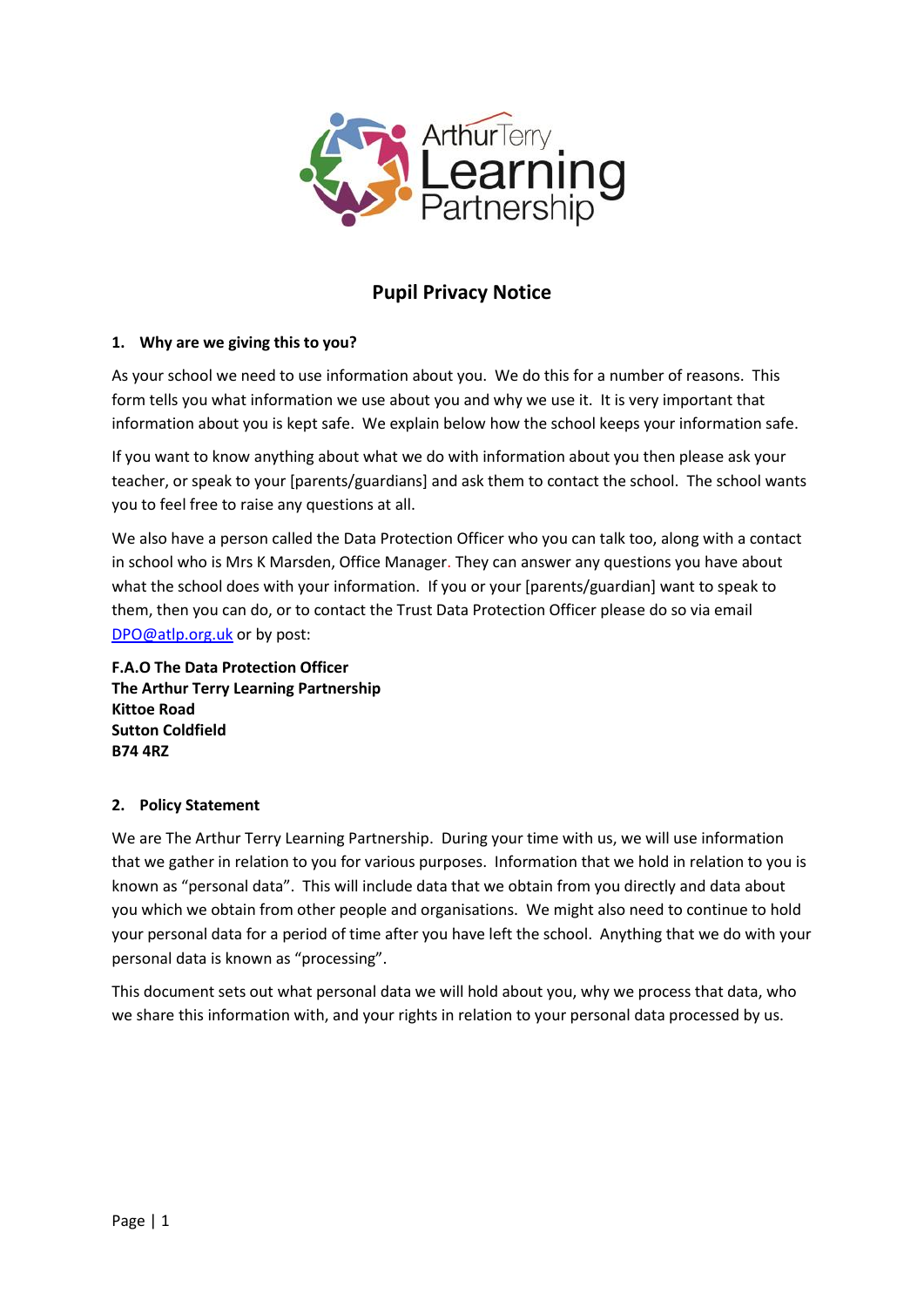# **3. What information do we use about you?**

We will collect, hold, share and otherwise use information about you set out in the boxes below:

| Name                     | Telephone and email<br>contact details  | Date of Birth                                     |
|--------------------------|-----------------------------------------|---------------------------------------------------|
| <b>Address</b>           | Assessment<br>information               | Details of<br>previous/future<br>schools          |
| Unique pupil number      | Behavioural<br>$\bullet$<br>information | Language(s)                                       |
| Nationality<br>$\bullet$ | Country of birth<br>$\bullet$           | Eligibility for free<br>$\bullet$<br>school meals |
| Photographs              | Attendance<br>information               | <b>CCTV</b> images<br>٠                           |

We will also collect, hold, share and otherwise use some information about you which is special "special category personal data" and we will take extra care to make sure that this is kept safe:

| Racial or ethnic origin         | Religious beliefs             | Special educational<br>needs and disability<br>information |
|---------------------------------|-------------------------------|------------------------------------------------------------|
| Medical / health<br>information | Genetic and biometric<br>data | Information relating to<br>keeping you safe                |
| Sexual life                     | Sexual orientation            | Dietary requirements                                       |

## **4. Where do we get this information from?**

We get this information from:

- You
- Your [parents/guardians], and other children's [parents/guardians]
- Teachers and other staff
- People from other organisations, like doctors or the local authority for example

## **5. Why do we use this information?**

We use this information for lots of reasons, including:

To make sure that we give you a good education and to support you through this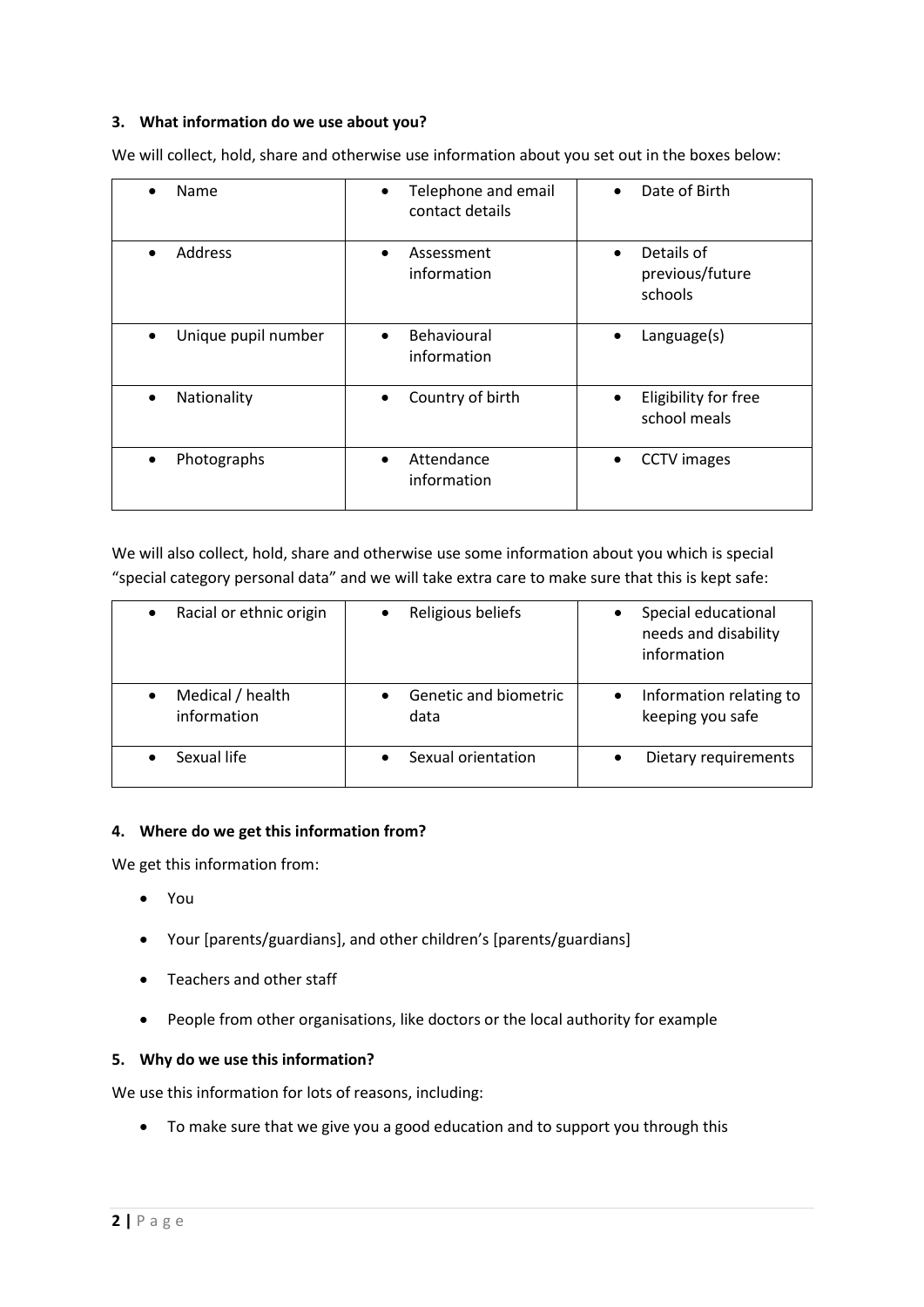- To make sure that we are able to address and support any educational, health or social needs you may have
- To make sure everyone is treated fairly and equally
- To keep you and everyone at the school safe and secure
- To deal with emergencies involving you
- To celebrate your achievements
- To provide reports and additional information to your parents/carers

Some of these things we have to do by law. Other things we do because we need to so that we can run the school.

Sometimes we need permission to use your information. This includes taking pictures or videos of you to be used on our website or in the newspaper. Before we do these things we will ask you or if necessary your parent/carer for permission.

## **6. Why do we use special category personal data?**

We may need to use the information about you which is special (mentioned above) where there is a specific interest to do so for example health and social care purposes or to provide you with equal opportunities and treatment. We will also use this information where you have given us permission to do so.

There may also be circumstances where we need to use your information in relation to legal claims, or to protect your vital interests and where you are unable to provide your consent.

# **7. How long will we hold information in relation to our pupils?**

We will hold information relating to you only for as long as necessary. How long we need to hold on to any information will depend on the type of information. Where you change school we will usually pass your information to your new school.

## **8. Who will we share pupil information with?**

We may be give information about you with:

- Other schools or educational institutions you may attend or require support from Local Authorities, to assist them in the exercise of their responsibilities in relation to education and training, youth support and safeguarding purposes
- Government or health agencies such as NHS Test and Trace in the interests of public health.
- The Department for Education [and/ or ESFA] as required by the law
- Contractors, to enable them to provide an effective service to the school, such as school meal providers or external tutors

# **9. Keeping this information safe**